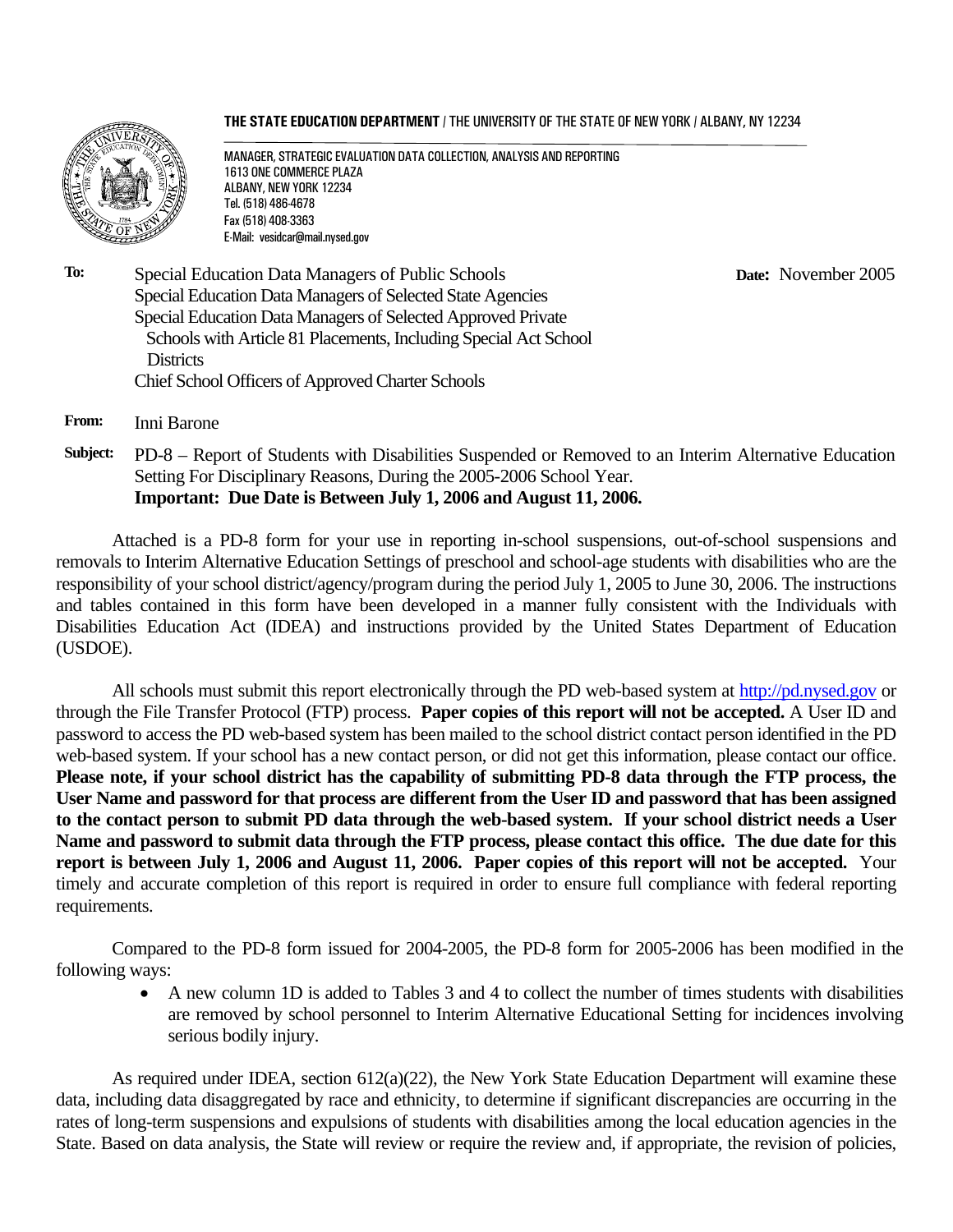procedures, and practices related to development and implementation of IEPs, the use of behavior interventions, and procedural safeguards to ensure that these policies, procedures and practices comply with IDEA.

During 2005-2006, Strategic Evaluation Data Collection, Analysis and Reporting (SEDCAR) personnel may be available to conduct a limited number of regional training programs regarding the various special education forms (i.e., the PD forms). If you feel that such training would be useful to the data managers in your area, please contact your local Special Education Training and Resource Center (SETRC). The data collected through the PD forms are used in one or more of the following reports and activities:

- State Performance Plan and Annual Performance Report for Special Education
- Public reporting of LEA results against State targets established in the State Performance Report.
- Calculation of minimum amount of per-pupil IDEA funds to be sub-allocated or spent on services.
- Pocketbook of Goals and Results for Individuals with Disabilities
- Chapter 655 Report to the Governor and the Legislature on the Status of the State's Schools
- Special Education Quality Assurance Reviews
- School District Report Cards
- BOCES Report Cards
- Charter School Report Cards
- Calculations to identify instances of possible race/ethnicity disproportionality
- Re-direct IDEA funds for Early Intervening Services
- Other reports required by State or federal statutes
- Evaluation of programs and policies

If you have any questions or are in need of assistance in completing this report, please contact SEDCAR by using the contact information provided in the letterhead. Thank you.

Attachment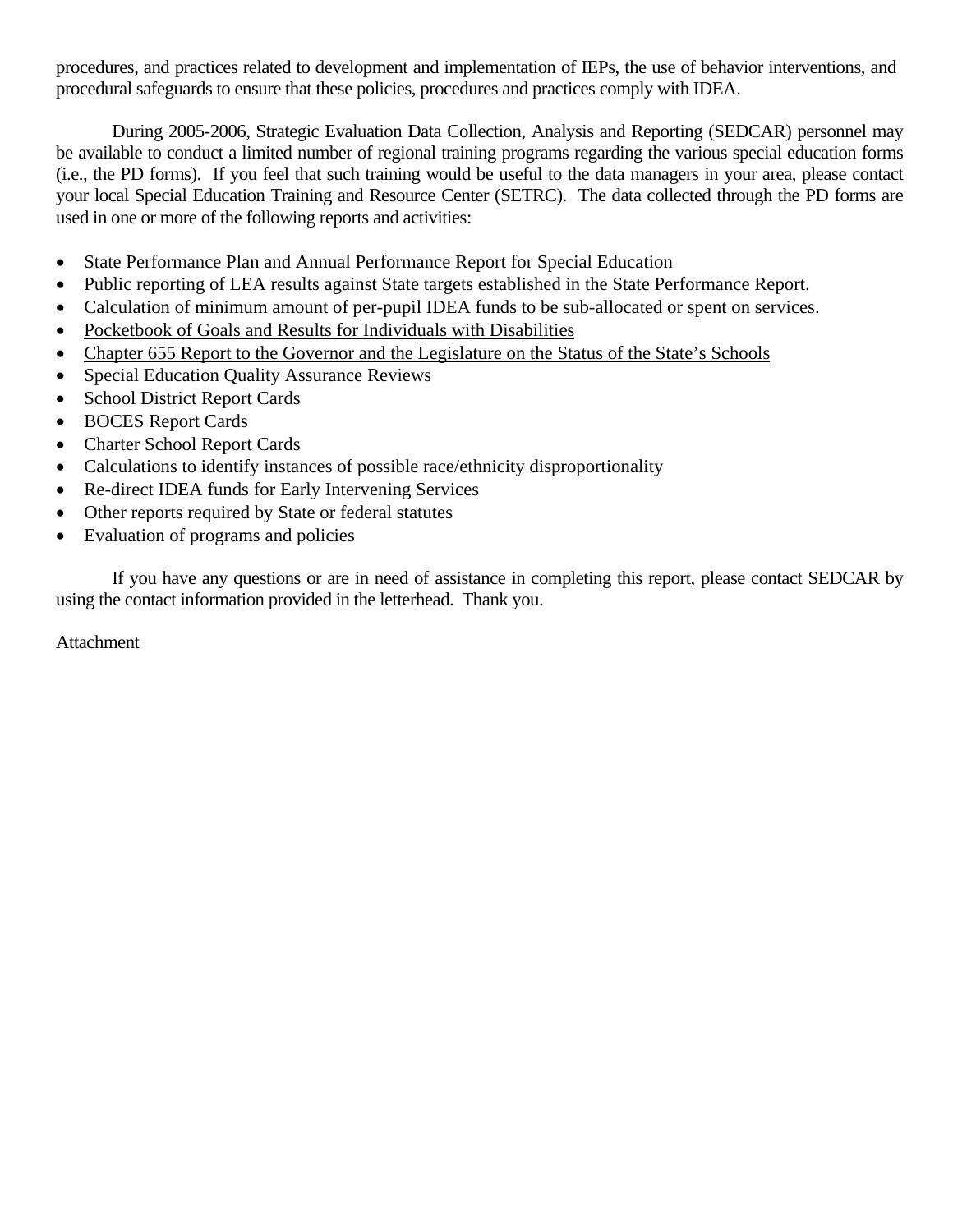# The University of the State of New York THE STATE EDUCATION DEPARTMENT Office of Vocational and Educational Services for Individuals with Disabilities (VESID) Strategic Evaluation Data Collection, Analysis and Reporting One Commerce Plaza - Room 1613 Albany, NY 12234-0001

# *PD-8 — Report of Students with Disabilities Suspended or Removed to an Interim Alternative Education Setting for Disciplinary Reasons*

#### **July 1, 2005 to June 30, 2006**

| <i>Instructions</i> : 1. | All Public School Districts, Special Act School Districts, Charter Schools, State Agencies and In-State |
|--------------------------|---------------------------------------------------------------------------------------------------------|
|                          | Approved Private Schools that provide educational services pursuant to Article 81 of the Education Law  |
|                          | must complete this report.                                                                              |

- 2. This report must be submitted through our web-based PD data system at http://pd.nysed.gov between July 1, 2006 and August 11, 2006. Paper copies of this report will not be accepted.
- 3. Retain one copy (and supporting documentation) in your district/school/agency for reference and audit purposes. The required retention period ends June 30, 2013.
- 4. If you have questions about this report, please call (518) 486-4678, or e-mail your questions to vesidcar@mail.nysed.gov

Check here if no students with disabilities received in-school suspension or out-of-school suspensions for disciplinary reasons, or were removed to an Interim Alternative Education Setting during the 2005-2006 school year. If this box is checked, and you have submitted this information through our website at http://pd.nysed.gov, your report is complete.

| District/School/Agency Information |                                                                        |  |  |  |  |  |  |  |              |  |     |  |
|------------------------------------|------------------------------------------------------------------------|--|--|--|--|--|--|--|--------------|--|-----|--|
| (Enter 12-digit SED Code Below)    |                                                                        |  |  |  |  |  |  |  |              |  |     |  |
|                                    |                                                                        |  |  |  |  |  |  |  |              |  |     |  |
| DISTRICT/SCHOOL/AGENCY NAME        |                                                                        |  |  |  |  |  |  |  |              |  |     |  |
|                                    | ADDRESS (include building name, room number, or mail stop information) |  |  |  |  |  |  |  |              |  |     |  |
|                                    |                                                                        |  |  |  |  |  |  |  |              |  |     |  |
| <b>CITY</b>                        |                                                                        |  |  |  |  |  |  |  | <b>STATE</b> |  | ZIP |  |

| <b>Contact Person Information *</b> |            |  |  |  |  |  |  |  |
|-------------------------------------|------------|--|--|--|--|--|--|--|
| <b>NAME</b>                         |            |  |  |  |  |  |  |  |
| <b>TITLE</b>                        |            |  |  |  |  |  |  |  |
| TELEPHONE (include Area Code)       | <b>FAX</b> |  |  |  |  |  |  |  |
| <b>E-MAIL ADDRESS</b>               |            |  |  |  |  |  |  |  |

\* All correspondence from SEDCAR will be directed to the contact person identified in the PD web based data entry system at http://pd.nysed.gov Please keep the contact person information current, including the e-mail address as most communication will occur via e-mail.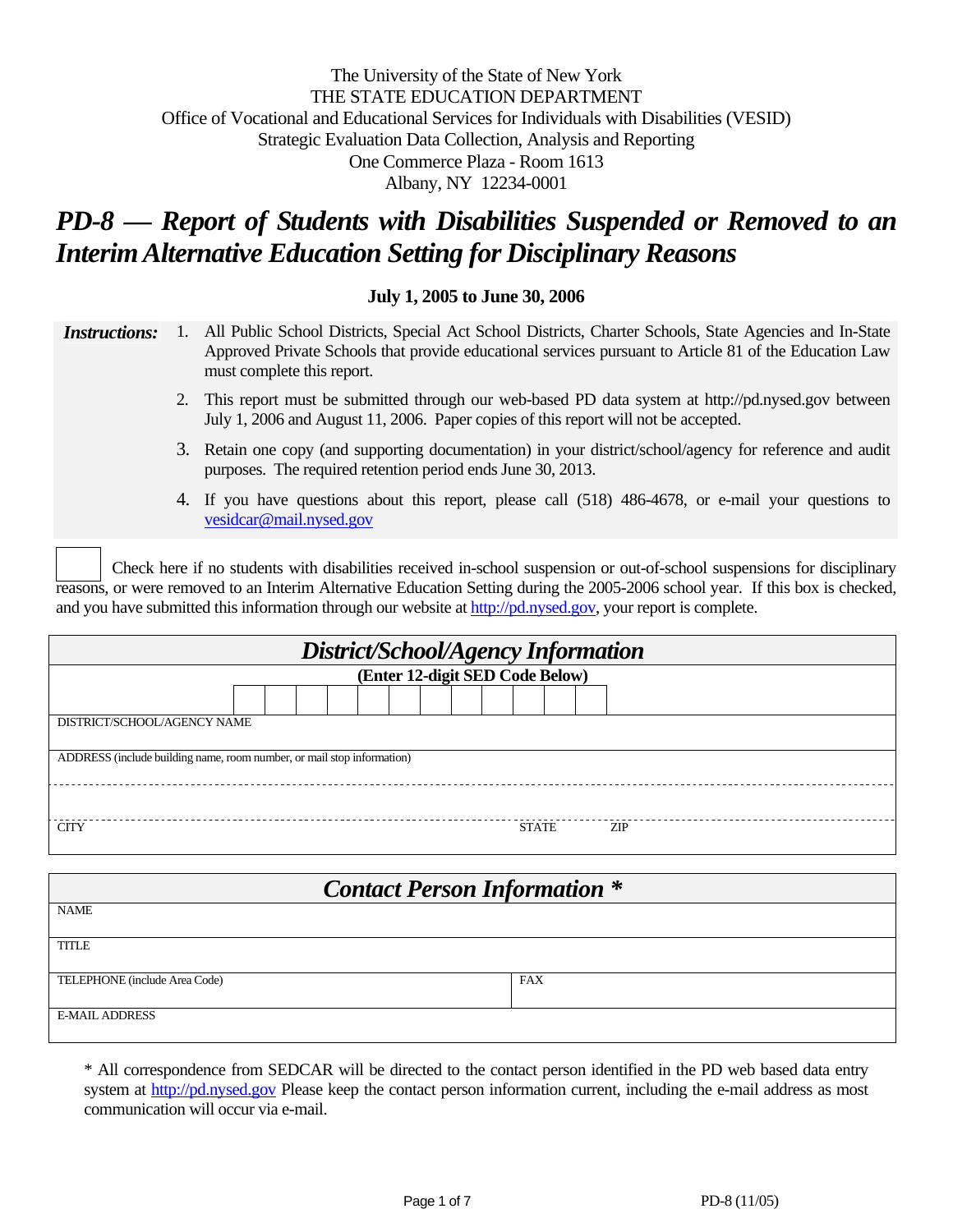## **General Instructions for Completing the PD-8 Report**

- 1. Report information for all students with disabilities (ages 3-21) who are the primary responsibility of your CPSE or CSE (or were enrolled in your Charter School), and who received in-school suspensions (Table 1); or were suspended on an out-of-school basis for up to ten days in the school year (Table 2); or were suspended on an outof-school basis for more than ten days in the school year, or were removed to an Interim Alternative Education Setting (Tables 3 and 4). Special Act School Districts and other approved private schools that provide educational services for students with disabilities pursuant to Article 81 should complete the PD-8 report only for students with disabilities provided special education services pursuant to Article 81. Charter Schools should complete the PD-8 report for all enrolled students with disabilities.
- 2. Data should be reported for the period July 1, 2005 to June 30, 2006. Students whose suspension begins within the reporting period but extends beyond the reporting period must be included in this report. Also a student who commits an offense during this reporting period and is assigned a suspension but receives the suspension during the following reporting period must be included in this report.
- 3. Please refer to Part 201 of the Commissioner's Regulations and *Procedural Safeguards for Students with Disabilities Subject to Discipline* at http://www.vesid.nysed.gov/specialed/publications/lawsandregs/coverpage.htm
- 4. If you have any questions or are in need of assistance in completing this report, please contact the Strategic Evaluation Data Collection, Analysis and Reporting unit by telephoning (518) 486-4678, or e-mailing your questions to vesidcar@mail.nysed.gov

# **Definitions of terms found in Tables 1-4**

*In-School Suspension (ISS) (Table 1)* – Instances in which a student is temporarily removed from his/her regular classroom(s) for disciplinary purposes but remains in the school he or she regularly attends under the direct supervision of school personnel. This term does not include behavioral intervention such as "time out" nor disciplinary detentions that are administered before or after the student's school day.

*Out-of-School Suspension*- Instances in which a student is temporarily removed from his/her regular school for disciplinary purposes to another setting outside the school he or she regularly attends.

*Unilateral Removal to an Interim Alternative Educational Setting (Table 3, column 1; Table 4, column 1)* –Instances in which school personnel (not the CPSE or CSE) order the removal of students with disabilities from their current educational placement to an appropriate interim alternative educational setting determined by the CSE or CPSE for the same amount of time that students without disabilities would be subject to discipline, but for not more than 45 school days, if the students carry a weapon to school or to a school function, knowingly possess or use illegal drugs while at school or a school function, or sells or solicits the sale of a controlled substance while at school or a school function or inflicts serious bodily injury upon another person while at school, on school premises, or at a school function. (See definitions in Part 201 of the Commissioner's Regulations.)

*Removal by an Impartial Hearing Officer (Table 3, column 2; Table 4, column 2)* – Those instances in which an impartial hearing officer orders the removal of students with disabilities from their current educational placement to an appropriate interim alternative educational setting for not more than 45 school days based on the impartial hearing officer's determination that the public agency has demonstrated by substantial evidence that maintaining the current placement is substantially likely to result in injury to the student and/or to others. *Impartial hearing officer* means an impartial hearing officer as defined in subdivision (x) of section 200.1 of the Commissioner's Regulations who is appointed to conduct an impartial hearing or expedited due process hearing pursuant to Education Law section 4404(1). Such term shall not include a hearing officer designated by a superintendent of schools to conduct a superintendent's hearing pursuant to Education Law section 3214.3(c).

*Dangerous weapon (Table 3, column 1C; Table 4, column 1C)* – A weapon, device, instrument, material, or substance, animate or inanimate, that is used for, or is readily capable of causing death or serious bodily injury, except that such a term does not include a pocket knife with a blade of less than 2 ½ inches in length (18 U.S.C. §930).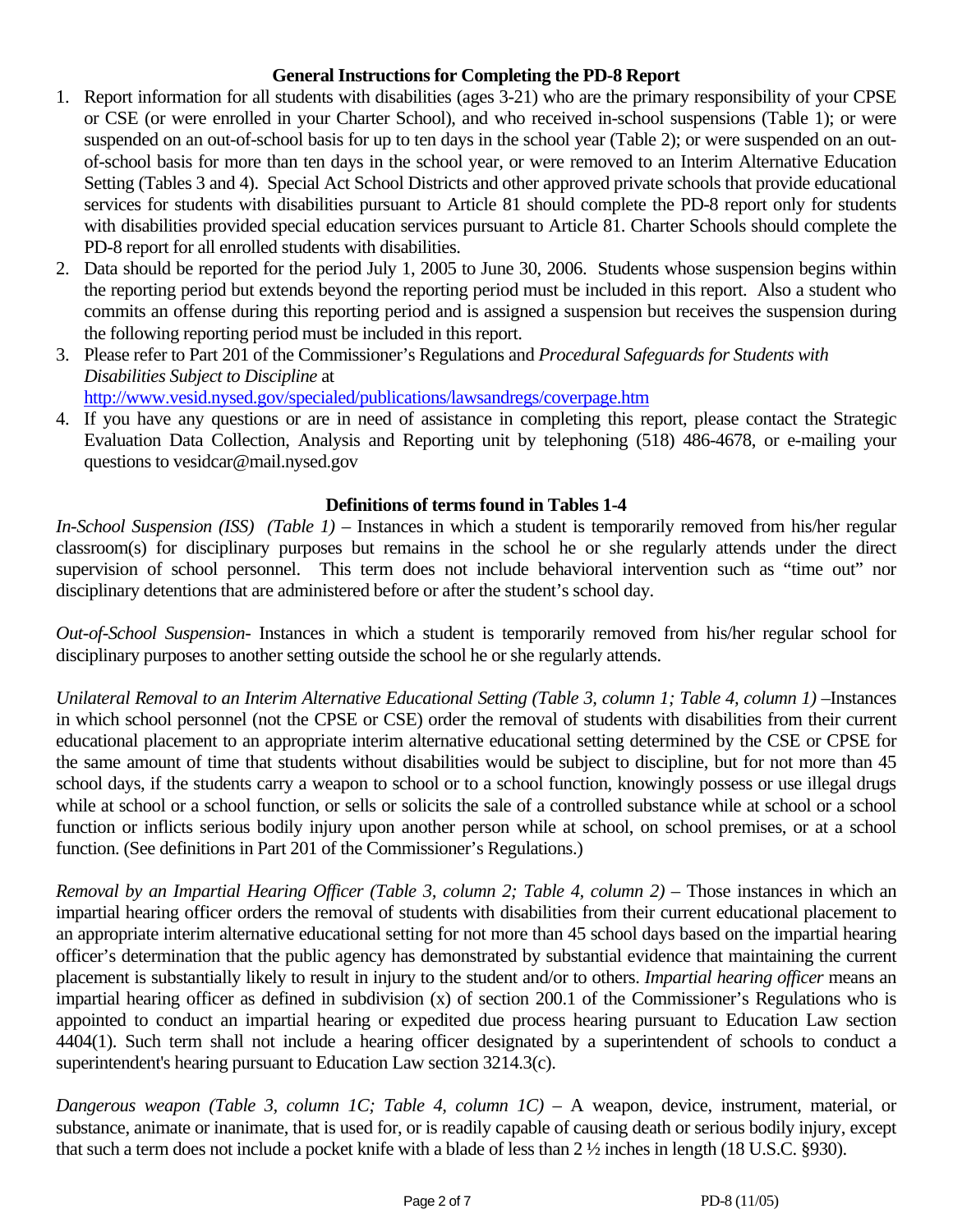*Drug offenses (Table 3, column 1B; Table 4, column 1B)* – The use, possession, sale, or solicitation of drugs as identified in 21 U.S.C. §812; these offenses do not include use, possession, sale, or solicitation of alcohol or tobacco.

*Serious Bodily Injury-* A bodily injury that involves a substantial risk of death; extreme physical pain; protracted and obvious disfigurement; or protracted loss of impairment of the function of a bodily member, organ or faculty (18 U.S.C. section 1365(3)(h)).

*Race/ethnicity-* Students with disabilities' race/ethnicity must be reported consistently on all PD forms and other Department data collection instruments. Each student must be reported in only one of the race/ethnicity categories described below. We recommend the parents be provided an opportunity to designate their children as belonging to one race/ethnicity category. If they are unable to choose among the categories, school district personnel must use their best judgment and report the student in the category based on the group to which the student appears to belong, identifies with, or is regarded in the community as belonging.

| American Indian or<br><b>Alaskan Native</b> | A person having origins in any of the original peoples of North and South America (including<br>Central America), and who maintains tribal affiliation or community attachment.                                                                                                                                                          |  |  |  |  |  |  |  |
|---------------------------------------------|------------------------------------------------------------------------------------------------------------------------------------------------------------------------------------------------------------------------------------------------------------------------------------------------------------------------------------------|--|--|--|--|--|--|--|
| Asian or Pacific<br>Islander                | A person having origins in any of the original peoples of the Far East, Southeast Asia, the<br>Indian subcontinent, or the Pacific Islands, including, for example, Cambodia, China, India,<br>Japan, Korea, Malaysia, Pakistan, the Philippine Islands, Thailand, and Vietnam. The Pacific<br>Islands includes Hawaii, Guam, and Samoa. |  |  |  |  |  |  |  |
| American<br>(Not Hispanic)                  | Black or African A person having origins in any of the Black racial groups of Africa.                                                                                                                                                                                                                                                    |  |  |  |  |  |  |  |
| Hispanic or Latino                          | A person of Cuban, Mexican, Puerto Rican, South or Central American, or other Spanish<br>culture or origin, regardless of race.                                                                                                                                                                                                          |  |  |  |  |  |  |  |
| White<br>(Not Hispanic)                     | A person having origins in any of the original peoples of Europe, the Middle East, or North<br>Africa.                                                                                                                                                                                                                                   |  |  |  |  |  |  |  |
| Total                                       | The unduplicated total across the race/ethnicity designations.                                                                                                                                                                                                                                                                           |  |  |  |  |  |  |  |

# **Instructions for Table 1 and Table 2**

- In Tables 1 and 2, report the number of preschool (Line 14) and school-age (Lines 1-13) students with disabilities who received ISS for disciplinary reasons (Table 1) or who were suspended out-of-school for up to 10 days (Table 2), between July 1, 2005 and June 30, 2006.
- A student may be reported in both Table 1 and in Table 2; if the same student received ISS and out-of-school suspension (for ten days or less) during the time frame addressed in this report.
- Data are to be reported in whole day increments. For data purposes only, a student who received ISS or was suspended out-of-school for a portion of the school day should be reported if such removals amounted to 50 percent or more of the school day.
- Each student with a disability who received ISS or was suspended out-of-school for up to 10 days should be reported in the appropriate table according to the cumulative number of days of such removals. For example, a student removed three times (once, ISS for one and one-fourth day; and twice out-of-school suspension for 3 days each) should be reported in the 1 Day column in Table 1 and in the 6-10 Days column in Table 2.
- ISS and out-of-school suspension data for all preschool students with disabilities, who are provided special education programs and services pursuant to sections 4410 and 4201 of the Education Law, should be reported in line 14 of the appropriate table.
- In cases where a student's disability category has been changed during the course of the school year, data should be reported based on the most recent classification category.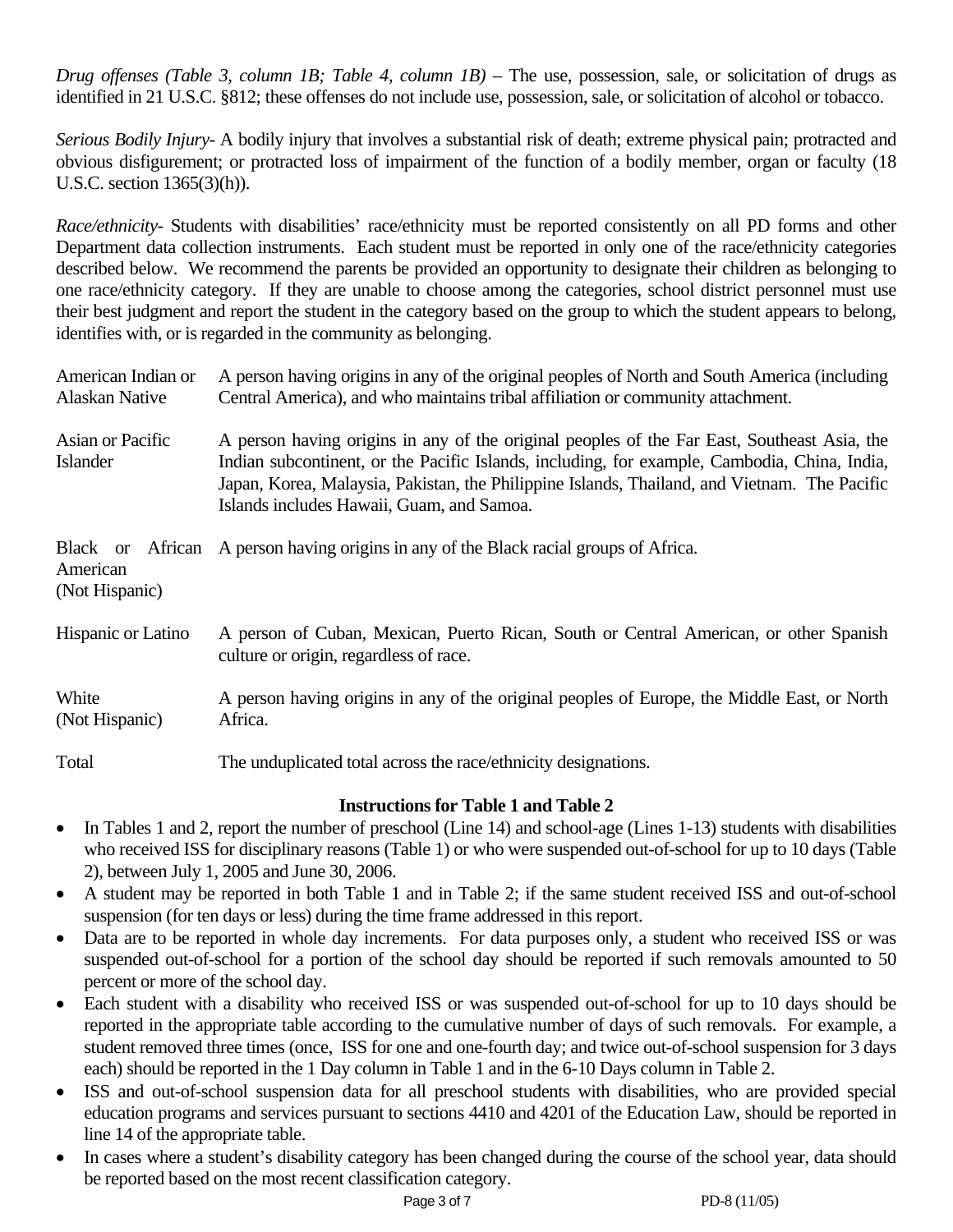# **Instructions for Table 3 and Table 4**

- Report data in Table 3 (by disability category) and in Table 4 (by race/ethnicity category) for all preschool and school-age students with disabilities removed to an interim alternative education setting or suspended or expelled, out-of-school, for more than 10 school days in a school year. (Do not report in Tables 3 and 4 students with disabilities who received ISS, regardless of the cumulative length of time of the ISS) Such data are to be reported for the period July 1, 2005 to June 30, 2006.
- In Tables 3 and 4, the number reported in each Line of Column 1A should be less than or equal to the sum of each Line of Columns 1B, 1C and ID. The number reported in each Line of Column 3A should be less than or equal to the sum of each Line of Columns 3B and 3C. The number reported in each Column in Line 15 of Table 3 should equal the number reported in the corresponding Column in Line 6 of Table 4.

## Specific Instructions for Table 3

- In Table 3, data are reported by disability category.
- In Column 1A, provide an *unduplicated* count of students ages 3-21 who were unilaterally removed for drug, weapons offenses, or serious bodily injury (as defined above) by school personnel from their current educational placement to an interim alternative educational setting.
- In Column 1B, report the total **number of times** students ages 3-21 were unilaterally removed for drug and controlled substances offenses, as defined above.
- In Column 1C, report the total **number of times** students ages 3-21 were unilaterally removed for weapons offenses, as defined above.
- In Column 1D, report the total **number of times** students ages 3-21 were unilaterally removed for incidences involving serious bodily injury. A student may be counted more than once in Columns 1B, 1C, and 1D.
- In Column 2, report the total number of students, ages 3-21, who were removed to an interim alternative educational setting based on an impartial hearing officer determination of likely injury. Provide an unduplicated count of students removed by a hearing officer.
- In Column 3A, provide an *unduplicated* count of students ages 3-21 who were suspended or expelled for more than 10 days during the school year for any offense or combination of offenses. Include only out-of-school suspensions.
- In Column 3B, report the **number of times** students ages 3-21 were subject to a single suspension/expulsion of more than 10 days in a school year. A student may be counted more than once in Column 3B. In Column 3C, report the number of students ages 3-21 who were subject to multiple short-term suspensions summing to more than 10 days. A student may be counted only once in Column 3C. Include only out-of-school suspensions.
- The student counts for Columns 1A and 3A are unduplicated within each of these columns. Each student counted in Columns 1B, IC and/or 1D should be counted once, and only once, in Column 1A. Similarly, each student counted in Columns 3B and/or 3C should be counted once, and only once, in Column 3A.
- A student initially suspended on a short-term basis out-of-school pending a suspension hearing and subsequent to the suspension hearing is suspended for additional days should be reported as a single suspension, based on the total days suspended.
- A student initially suspended on a short-term basis in-school pending a suspension hearing and subsequent to the hearing is suspended on an out-of-school basis should be reported in Table 1. The same student should also be reported in Table 2 or in Tables 3 and 4.

## Specific Instructions for Table 4

The columns found in Table 3 are repeated in Table 4, and all students reported in Table 3 must also be reported in Table 4. Every Column Total in Table 3 must equal the corresponding Column Total in Table 4. In Table 4, data are reported by race/ethnicity categories.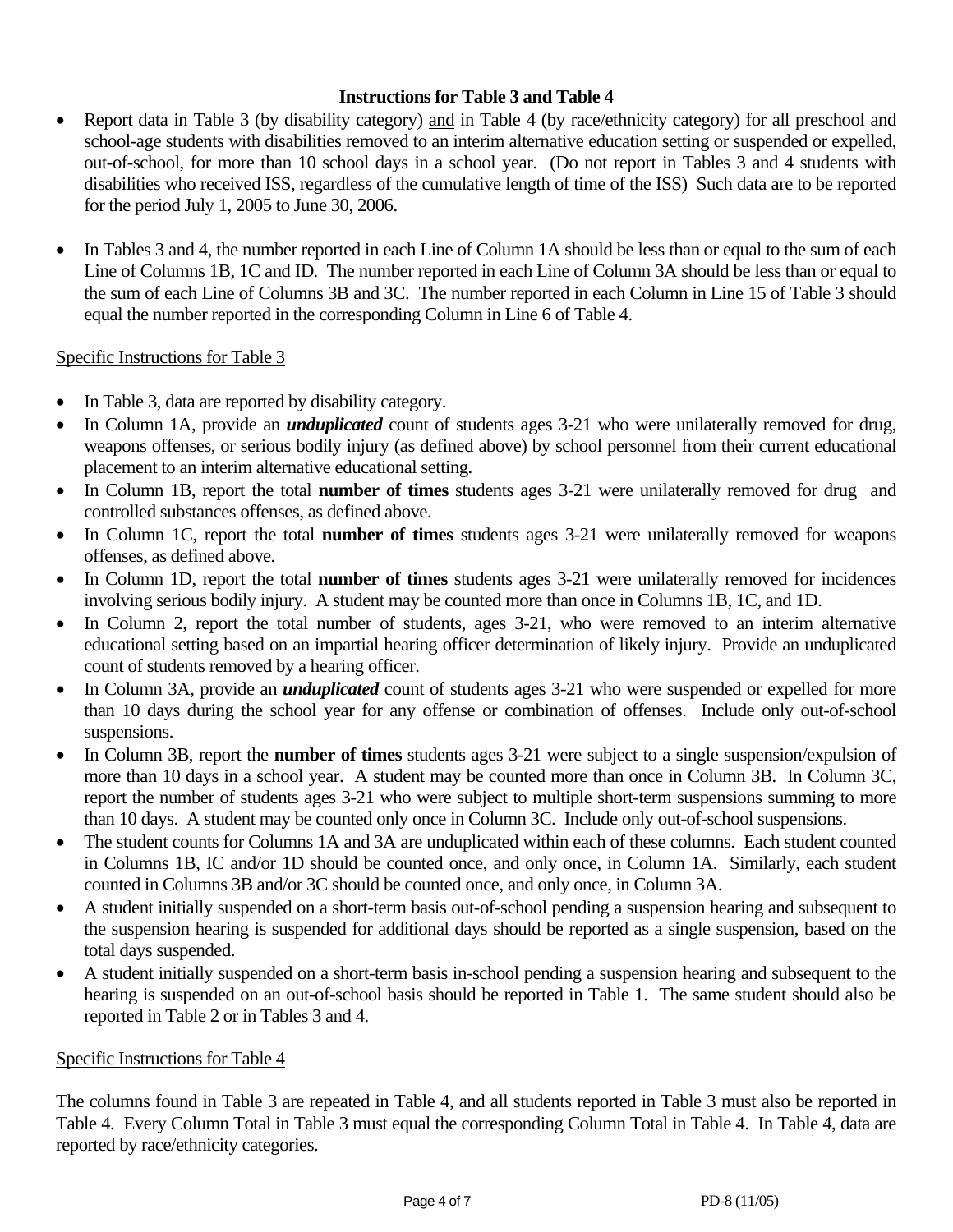## **TABLE 1 – REPORT OF PRESCHOOL AND SCHOOL-AGE STUDENTS WITH DISABILITIES WHO RECEIVED "IN-SCHOOL SUSPENSIONS" FOR DISCIPLINARY REASONS –IN THE SCHOOL YEAR 2005-2006 (July 1, 2005 to June 30, 2006)**

| Line<br>No.    | <b>Disability Category</b>                   | Number of Students who Received In-School-<br>Suspensions for: | <b>Total Students</b> |          |         |           |
|----------------|----------------------------------------------|----------------------------------------------------------------|-----------------------|----------|---------|-----------|
|                |                                              |                                                                |                       | $6 - 10$ | Over 10 | Suspended |
|                |                                              | 1 Day                                                          | 2-5 Days              | Days     | Days    |           |
|                | Autism                                       |                                                                |                       |          |         |           |
| $\overline{2}$ | <b>Emotional Disturbance</b>                 |                                                                |                       |          |         |           |
| 3              | <b>Learning Disability</b>                   |                                                                |                       |          |         |           |
| 4              | <b>Mental Retardation</b>                    |                                                                |                       |          |         |           |
| 5              | Deafness                                     |                                                                |                       |          |         |           |
| 6              | <b>Hearing Impairment</b>                    |                                                                |                       |          |         |           |
|                | Speech or Language Impairment                |                                                                |                       |          |         |           |
| 8              | <b>Visual Impairment Including Blindness</b> |                                                                |                       |          |         |           |
| 9              | Orthopedic Impairment                        |                                                                |                       |          |         |           |
| 10             | Other Health Impairment                      |                                                                |                       |          |         |           |
| 11             | <b>Multiple Disabilities</b>                 |                                                                |                       |          |         |           |
| 12             | Deaf-Blindness                               |                                                                |                       |          |         |           |
| 13             | Traumatic Brain Injury                       |                                                                |                       |          |         |           |
| 14             | Preschool Student with a Disability          |                                                                |                       |          |         |           |
| 15             | Total                                        |                                                                |                       |          |         |           |

## **TABLE 2 – REPORT OF PRESCHOOL AND SCHOOL-AGE STUDENTS WITH DISABILITIES SUSPENDED "OUT-OF-SCHOOL" FOR DISCIPLINARY REASONS FOR UP TO TEN DAYS –IN THE SCHOOL YEAR 2005-2006 (July 1, 2005 to June 30, 2006)**

| Line           |                                              | Number of Students Suspended Out-of- | <b>Total Students</b> |           |           |
|----------------|----------------------------------------------|--------------------------------------|-----------------------|-----------|-----------|
| No.            | <b>Disability Category</b>                   | School for:                          |                       |           |           |
|                |                                              | 1 Day                                | 2-5 Days              | 6-10 Days | Suspended |
| 1              | Autism                                       |                                      |                       |           |           |
| $\overline{2}$ | <b>Emotional Disturbance</b>                 |                                      |                       |           |           |
| 3              | <b>Learning Disability</b>                   |                                      |                       |           |           |
| $\overline{4}$ | <b>Mental Retardation</b>                    |                                      |                       |           |           |
| 5              | Deafness                                     |                                      |                       |           |           |
| 6              | Hearing Impairment                           |                                      |                       |           |           |
|                | Speech or Language Impairment                |                                      |                       |           |           |
| 8              | <b>Visual Impairment Including Blindness</b> |                                      |                       |           |           |
| 9              | Orthopedic Impairment                        |                                      |                       |           |           |
| 10             | Other Health Impairment                      |                                      |                       |           |           |
| 11             | <b>Multiple Disabilities</b>                 |                                      |                       |           |           |
| 12             | Deaf-Blindness                               |                                      |                       |           |           |
| 13             | <b>Traumatic Brain Injury</b>                |                                      |                       |           |           |
| 14             | Preschool Student with a Disability          |                                      |                       |           |           |
| 15             | Total                                        |                                      |                       |           |           |

Note: Students with disabilities suspended out-of-school for more than 10 days must be reported in Tables 3 and 4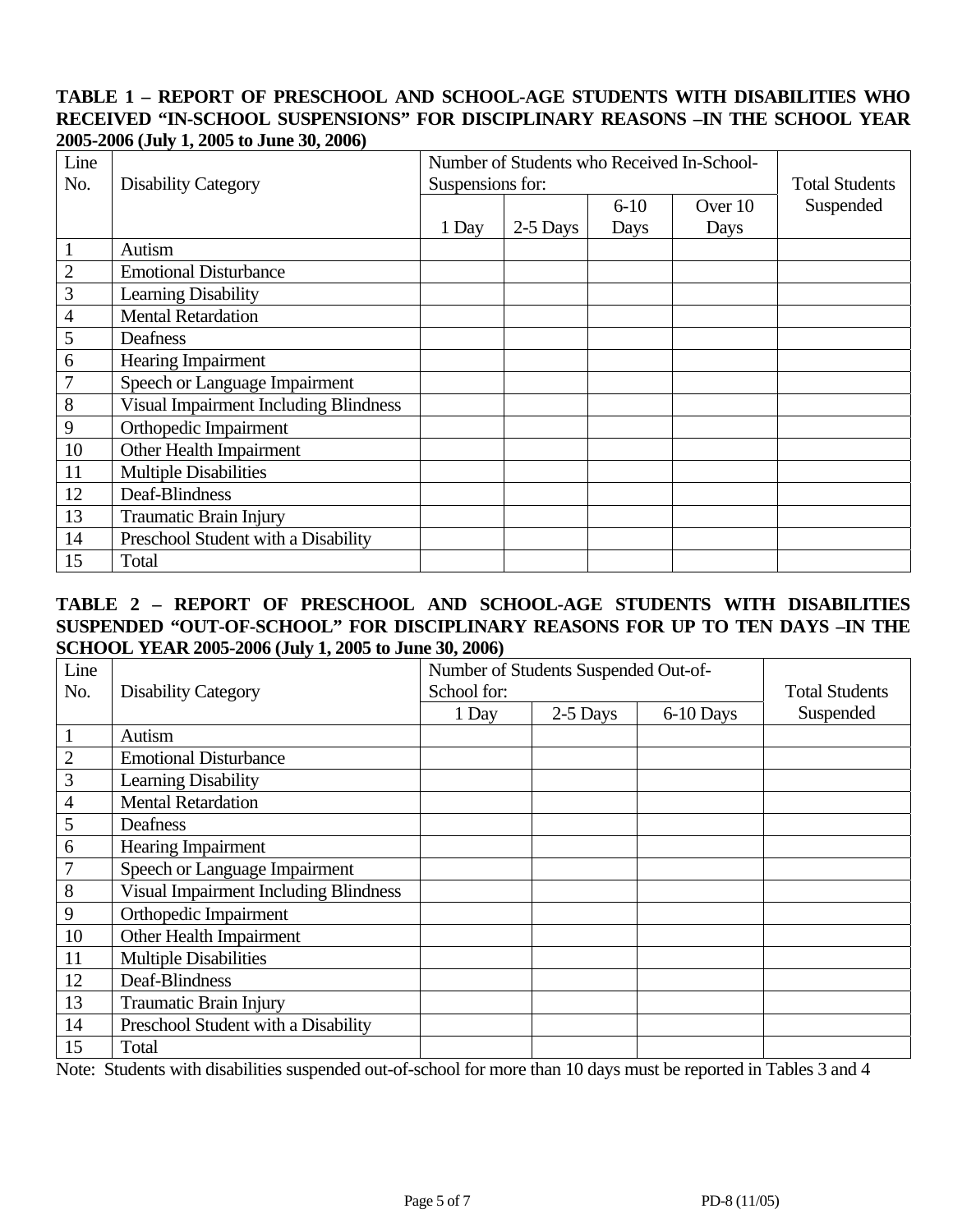#### **TABLE 3 – REPORT OF STUDENTS WITH DISABILITIES, AGES 3-21, UNILATERALLY REMOVED TO AN INTERIM ALTERNATIVE EDUCATION SETTING, OR SUSPENDED OR EXPELLED, OUT-OF-SCHOOL, FOR MORE THAN 10 DAYS, DURING 2005-2006 SCHOOL YEAR, BY DISABILITY**

#### **Please review definitions and instructions beginning on page 3 before completing this Table.**

| <b>Students with Disabilities</b><br><b>Ages 3-21</b> |                                                                                           | 1. Unilateral Removals to an Interim Alternative Educational Setting by School<br>Personnel for Drugs (Including Controlled Substances), Weapons, Serious Bodily<br>Injury* |                                                                                                                          |                                                                                                                                           | 2. Number of<br><b>Students Removed</b><br>to an Interim<br>Alternative<br><b>Educational Setting</b><br>Based on an<br><b>Impartial Hearing</b><br>Officer<br>Determination<br>Regarding Likely<br>Injury |                                                                                              | of-School Suspensions                                                                                                  | 3. Number of Students Suspended > 10 Days and Number of Out-                                                           |
|-------------------------------------------------------|-------------------------------------------------------------------------------------------|-----------------------------------------------------------------------------------------------------------------------------------------------------------------------------|--------------------------------------------------------------------------------------------------------------------------|-------------------------------------------------------------------------------------------------------------------------------------------|------------------------------------------------------------------------------------------------------------------------------------------------------------------------------------------------------------|----------------------------------------------------------------------------------------------|------------------------------------------------------------------------------------------------------------------------|------------------------------------------------------------------------------------------------------------------------|
| <b>Disability</b>                                     | A. Unduplicated<br><b>Count of Students</b><br>Reported in<br>Columns 1B, 1C<br>and $1D1$ | B. Number of<br><b>Times Students</b><br>were Unilaterally<br>Removed by<br>School Personnel<br>for $Drugs2$                                                                | C. Number of<br><b>Times Students</b><br>were Unilaterally<br>Removed by<br>School Personnel<br>for Weapons <sup>2</sup> | D. Number of<br><b>Times Students</b><br>were Unilaterally<br>Removed by<br>School Personnel<br>for Serious Bodily<br>Injury <sup>2</sup> | Unduplicated<br>Count of Students                                                                                                                                                                          | A. Unduplicated<br><b>Count of Students</b><br>Reported in<br>Columns 3B and 3C <sup>3</sup> | B. Number of<br><b>Times Students</b><br><b>Received Single</b><br>Suspension /<br>Expulsion > 10<br>Days <sup>4</sup> | C. Number of<br>Students with<br>Multiple<br>Suspensions /<br><b>Expulsions Summing</b><br>to $> 10$ Days <sup>4</sup> |
| 1. Autism                                             |                                                                                           |                                                                                                                                                                             |                                                                                                                          |                                                                                                                                           |                                                                                                                                                                                                            |                                                                                              |                                                                                                                        |                                                                                                                        |
| 2. Emotional Disturbance                              |                                                                                           |                                                                                                                                                                             |                                                                                                                          |                                                                                                                                           |                                                                                                                                                                                                            |                                                                                              |                                                                                                                        |                                                                                                                        |
| 3. Learning Disability                                |                                                                                           |                                                                                                                                                                             |                                                                                                                          |                                                                                                                                           |                                                                                                                                                                                                            |                                                                                              |                                                                                                                        |                                                                                                                        |
| 4. Mental Retardation                                 |                                                                                           |                                                                                                                                                                             |                                                                                                                          |                                                                                                                                           |                                                                                                                                                                                                            |                                                                                              |                                                                                                                        |                                                                                                                        |
| 5. Deafness                                           |                                                                                           |                                                                                                                                                                             |                                                                                                                          |                                                                                                                                           |                                                                                                                                                                                                            |                                                                                              |                                                                                                                        |                                                                                                                        |
| 6. Hearing Impairment                                 |                                                                                           |                                                                                                                                                                             |                                                                                                                          |                                                                                                                                           |                                                                                                                                                                                                            |                                                                                              |                                                                                                                        |                                                                                                                        |
| 7. Speech or Language<br>Impairment                   |                                                                                           |                                                                                                                                                                             |                                                                                                                          |                                                                                                                                           |                                                                                                                                                                                                            |                                                                                              |                                                                                                                        |                                                                                                                        |
| 8. Visual Impairment Including<br><b>Blindness</b>    |                                                                                           |                                                                                                                                                                             |                                                                                                                          |                                                                                                                                           |                                                                                                                                                                                                            |                                                                                              |                                                                                                                        |                                                                                                                        |
| 9. Orthopedic Impairment                              |                                                                                           |                                                                                                                                                                             |                                                                                                                          |                                                                                                                                           |                                                                                                                                                                                                            |                                                                                              |                                                                                                                        |                                                                                                                        |
| 10. Other health Impairment                           |                                                                                           |                                                                                                                                                                             |                                                                                                                          |                                                                                                                                           |                                                                                                                                                                                                            |                                                                                              |                                                                                                                        |                                                                                                                        |
| 11. Multiple Disabilities                             |                                                                                           |                                                                                                                                                                             |                                                                                                                          |                                                                                                                                           |                                                                                                                                                                                                            |                                                                                              |                                                                                                                        |                                                                                                                        |
| 12. Deaf-Blindness                                    |                                                                                           |                                                                                                                                                                             |                                                                                                                          |                                                                                                                                           |                                                                                                                                                                                                            |                                                                                              |                                                                                                                        |                                                                                                                        |
| 13. Traumatic Brain Injury                            |                                                                                           |                                                                                                                                                                             |                                                                                                                          |                                                                                                                                           |                                                                                                                                                                                                            |                                                                                              |                                                                                                                        |                                                                                                                        |
| 14. Preschool Student with a<br>Disability            |                                                                                           |                                                                                                                                                                             |                                                                                                                          |                                                                                                                                           |                                                                                                                                                                                                            |                                                                                              |                                                                                                                        |                                                                                                                        |
| 15. Total                                             |                                                                                           |                                                                                                                                                                             |                                                                                                                          |                                                                                                                                           |                                                                                                                                                                                                            |                                                                                              |                                                                                                                        |                                                                                                                        |

<sup>1</sup>The number of students reported on each Line of Column 1A should be less than or equal to the sum of corresponding Lines of Columns 1B, 1C, and 1D.<br><sup>2</sup>Each student counted in Columns 1B, IC and/or 1D should be counted o

<sup>3</sup>The number of students reported on each Line of Column 3A should be less than or equal to the sum of corresponding Lines of Columns 3B and 3C.<br><sup>4</sup>Each student counted in Columns 3B and/or 3C should be counted once, and

\*Students reported in Column 1 should also not be reported in Column 3A for suspension related to the same offense.

Page 6 of 7 PD-8 (11/05)